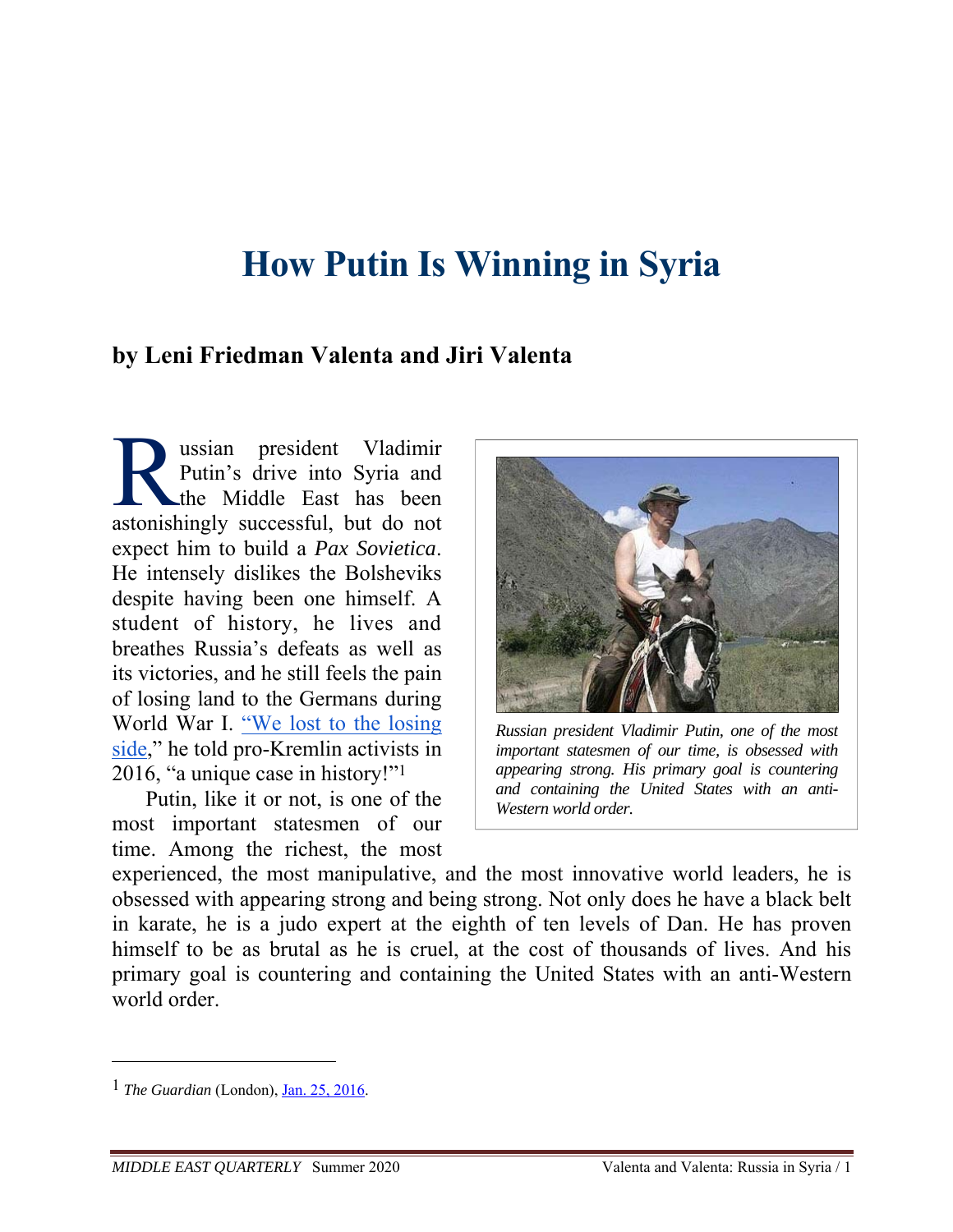## **Putin's Mariupol Ploys**

Russia has been fighting in Syria since September 2015 when Putin set out to rescue his longstanding client, Syrian dictator Bashar Assad, from his numerous enemies: Sunni Arab insurgents, al-Qaeda and Islamic State (ISIS), Turkey, and U.S. president Barack Obama, who claimed to be arming "moderate rebels."<sup>2</sup>

The murder of Libyan tyrant Mu'ammar Qaddafi by Western-backed militants convinced Putin it was time to save his Syrian protégé. He had already invested much in Syria's port of Tartus for the servicing of Russian ships.3 He had established an air base at Latakia.4 And he saw Syria as a future transfer state for oil and gas. He also bet that entering the Syrian war theater was the best way to establish himself in the Middle East, an objective long denied him by the West.<sup>5</sup>

Interestingly enough, the saga began more than a thousand miles from Syria when, in January 2015, Putin first backtracked on a military feint toward the eastern Ukrainian port city of Mariupol. After Russia's violent assault there in January, he was expected to attack again. Instead, he surprised the West, froze the Ukraine war, and went into Syria to save the Assad regime.

Nearly four years later, on November 25, 2018, Russia seized three Ukrainian ships en route to Mariupol for allegedly violating Russian waters and detained their crews. To

 $\overline{a}$ 

the West it seemed an opening gambit to cripple Ukrainian trade between the Sea of Azov and the Black Sea. But nothing more happened. Again, Putin froze the war in Ukraine, this time to intensify his war in the Syrian governorate of Idlib.

A year later, even before the December 2019 Normandy peace summit, hosted by French president Emmanuel Macron and brokered by German chancellor Angela Merkel, Putin stabilized his European front by agreeing to a ceasefire and prisoner exchange with Ukraine's new president Volodymyr Zelensky.<sup>6</sup>

Few foresaw Putin's Syrian success. The price of oil had dropped, aggravating an economic crisis in Russia. The outcome of the U.S. presidential elections was uncertain. But having learned that fortune favors the bold, risk-happy Putin ignored all this, and Russia's military forces have since performed exceptionally.7

He was also lucky. After Donald Trump's 2016 election, opposition from Washington ended.8 But while Trump was open to leaving Assad in place and pursuing diplomacy with Moscow, he could not do so for obvious political reasons: He was already accused by his opponents of being a Russian stooge. Trump's diplomatic overture failed, but he rejected any hostility.

<sup>2</sup> *The Wall Street Journal*, Apr. 12, 2016.

<sup>3</sup> *Navy Times*, Sept. 26, 2019; *Financial Times* (London), Dec. 17, 2019.

<sup>4</sup> Reuters, Nov. 15, 2019.

<sup>5</sup> Jiri Valenta and Leni Friedman Valenta, "Why Putin Wants Syria," *Middle East Quarterly*, Spring 2016.

<sup>6</sup> Paris Summit, Presidential Office of Ukraine, Kiev, Dec. 9, 2019.

<sup>7</sup> Seth Jones, "Russia's Battlefield Success in Syria: Will It Be a Pyrrhic Victory?" *CTC Sentinel* (West Point), Oct. 2019; Kamal Alam, "Russia's strategy in Syria shows how to win a Middle East war*," Middle East Eye* (London), July 11, 2018.

<sup>8</sup> Dmitri Trenin, "The Syrian crisis is now Russia's to resolve," *Financial Times*, Oct. 20, 2019.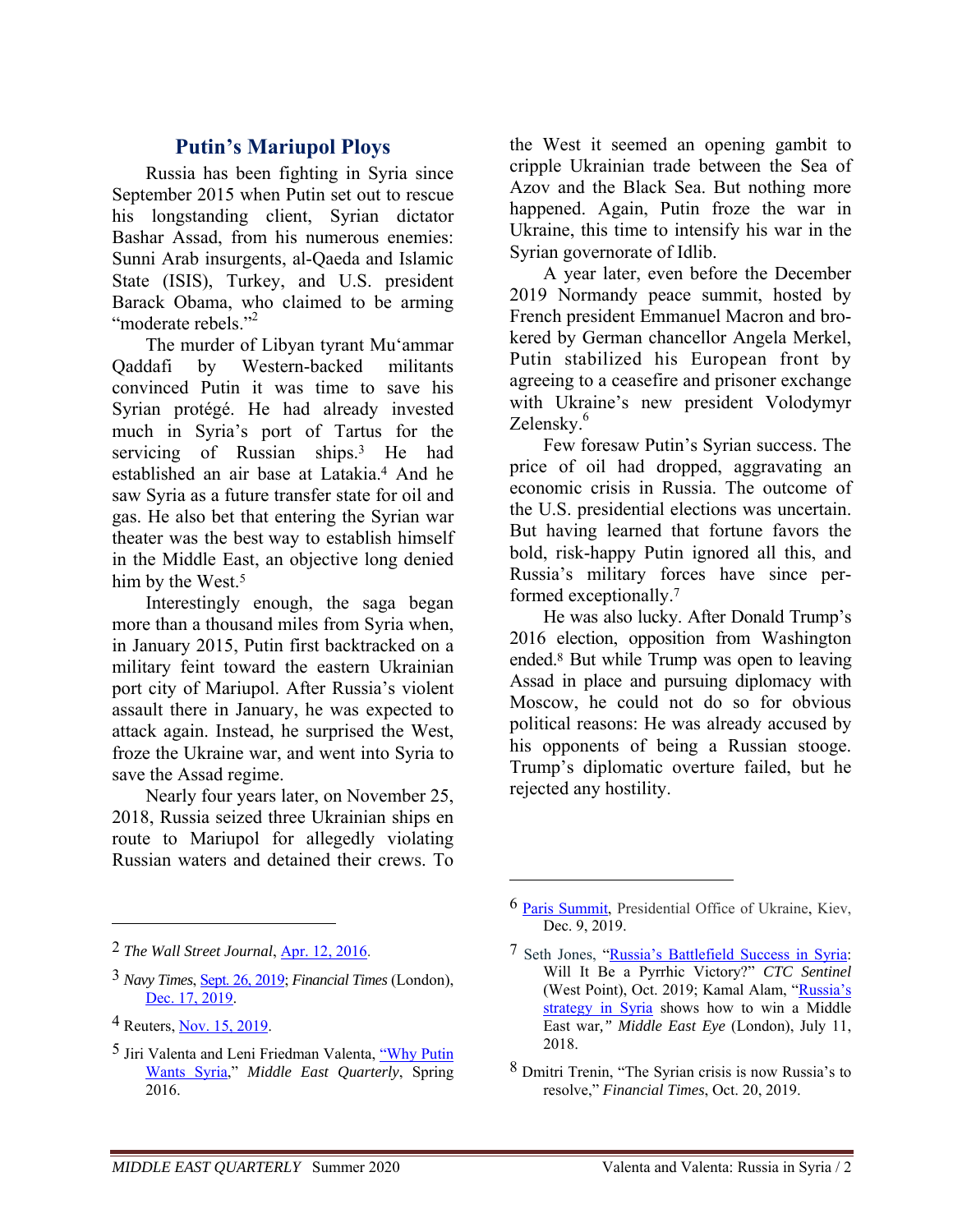

Photo: Vadim Indeikin *Russian minesweepers, Sevastopol Crimea, May 2015. Putin's recapture of the Sevastopol naval base enabled Moscow to easily deploy and resupply troops and materiel from Black Sea ports to Syria's Port of Tartus.*

## **The Russian Intervention**

Aside from a lack of opposition from Washington, Putin succeeded in Syria largely because his military planners mounted an air campaign against rebels who lacked not only air power but also anti-aircraft capabilities, sparing Moscow a bruising ground campaign. After deploying aircraft to Latakia in October 2015, Russia sent advanced S-300 and S-400 air defense missiles, preventing foreign enemy aircraft from overflying Syria. In the words of former national intelligence officer Eugene Rumer, "The Russian air force acquired a potent anti-access/area-denial (A2AD) capability over the Levant and

eastern Mediterranean,"<sup>9</sup> thus preventing other militaries from using the air space.

In 2015, after the Russian insertion into Syria, Turkish president Recep Tayyip Erdoğan scornfully told Putin, "You don't even have common borders with Syria." Erdoğan failed to understand that Russia does not need them. Putin's Crimean power grab had transformed geopolitics in Russia's favor, especially for its navy. The biggest payoff was the recapture of the Sevastopol naval base, the home of Russia's Black Sea fleet, which itself was preceded by Putin obtaining Georgia's Abkhazian coastline in 2008. The ports and waterways gained by these two interventions enabled the Russians to easily deploy and resupply troops and materiel between the

Black Sea ports and Syria's Port of Tartus.

Putin's navy is not top flight (or sail), but he has made excellent use of it. Russia's Caspian Sea flotilla has been moved forward to a new base in ice-free Kaspiysk, which is closer to Syria than its previous one in Astrakhan.10 And while the Caspian Sea is landlocked, the flotilla's ships have used their cruise missiles' shorter striking

<sup>9</sup> Eugene Rumer, "Russia in the Middle East, Jack of All Trades, Master of None," Carnegie Endowment for International Peace, Washington, D.C., Oct. 31, 2019.

<sup>10</sup> Sputnik Radio, Rossiya Segodnya News (Moscow), Mar. 4, 2018.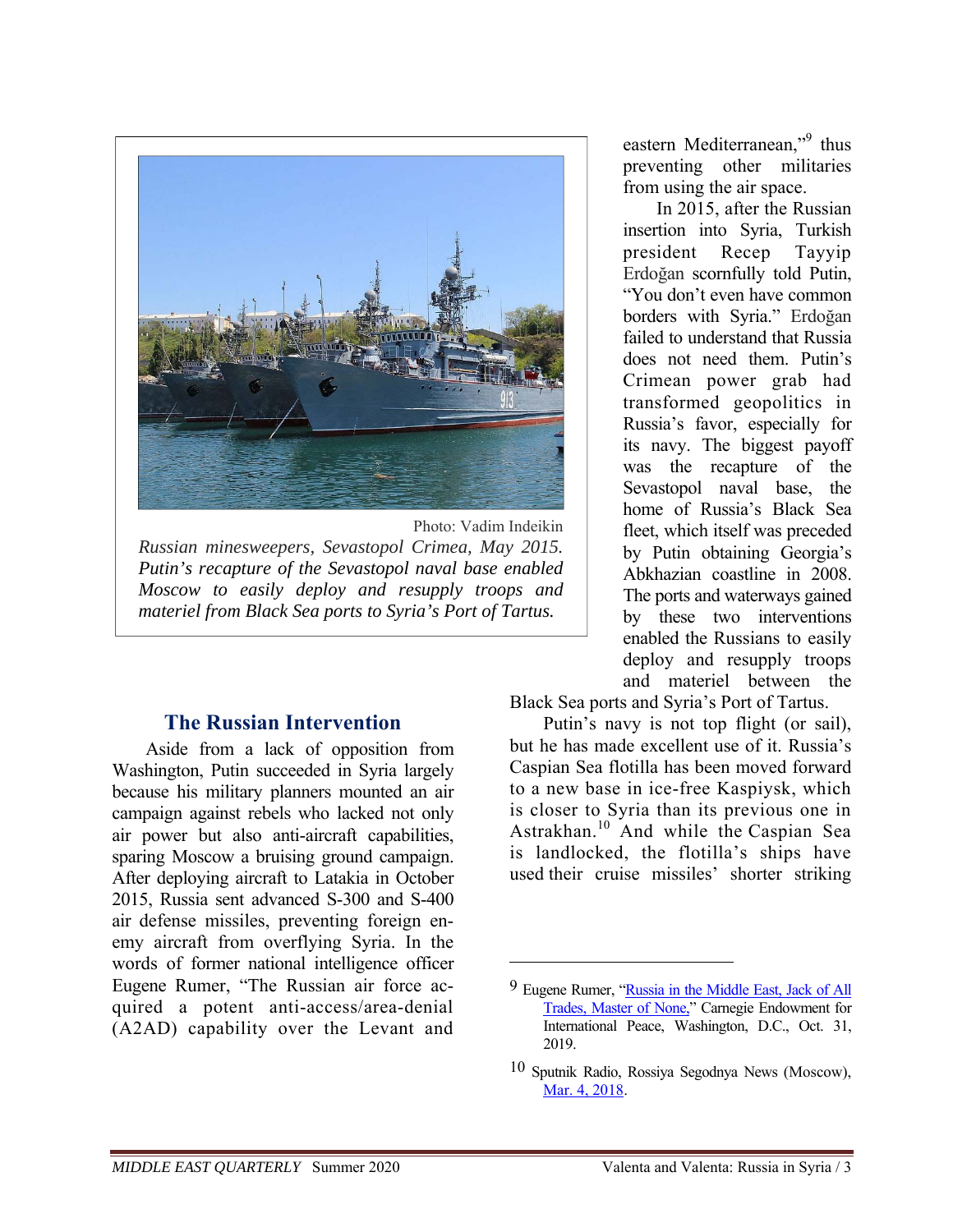range to great advantage against enemy targets in Svria.<sup>11</sup>

Moscow has also made effective use of special forces in joint operations with Assad's

army, employing 2,500-3,000 mercenaries who help ensure that the public is not alarmed by Russian soldiers coming home in body bags. The mercenaries belong to the Wagner Group, presided over by Russian billionaire Yevgeny Prigozhin, who acquired the sobriquet "Putin's chef" from his booming restaurant and catering business. His fighters, largely young Arabs and Russians, have fought for Putin in Ukraine, Syria, Libya, and several other countries for meager remuneration.<sup>12</sup>

### **Putin and Erdoğan**

Putin opened by using force in Syria and Ukraine so he could dominate subsequent negotiations. Then he did his best to develop and maintain positive relationships with his international adversaries so he could advance his goals where interests on both sides converged.

This paradigm is perhaps most dramatically illustrated in Moscow's relations with Turkey, a NATO member and a longtime enemy of Russia. Seeking Assad's downfall, Erdoğan provided both military and financial support to the Syrian

**Moscow has made effective** use of mercenaries in joint operations with Assad's army. rebels, but his relationship with Putin was meanwhile changing. Ironically, the shift began after serious conflict erupted between Ankara and Moscow. On

November 24, 2015, when two Turkish pilots shot down a Russian fighter jet over the Turkish border, and rebels killed a Russian pilot as he parachuted from the plane, Putin imposed sanctions against Turkey.<sup>13</sup> Seven months later, on June 27, 2016, Erdoğan apologized, and the two men grew closer when Ankara purchased Russian S-400 antiaircraft missiles instead of the U.S. Patriot. triggering a sharp rebuke by Turkey's NATO peers.<sup>14</sup>

No less galling for Washington was the intensifying Russo-Turkish collaboration in the development of the TurkStream natural gas pipeline.<sup>15</sup> TurkStream parallels Nord Stream 2, which will deliver gas beneath the Baltic Sea to Germany, but not to Poland and Lithuania,<sup>16</sup> countries that hope to eschew dependence on Russia. Both projects have broken ground despite heavy U.S. sanctions.

Putin and Erdoğan's relationship changed again following Trump's December 2018 decision to pull U.S. troops out of Syria and "bring our youth back home."<sup>17</sup> Turkey followed this move with a major attack on the weakened Kurds—Washington's foremost ally in the war against ISIS. As a result, many Kurds were forced to flee their longstanding, autonomous zone along Syria's

<sup>13</sup> *The Guardian*, Nov. 28, 2015.

- 15 "TurkStream," Gazprom, Moscow.
- 16 "Nord Stream 2," Gazprom, Moscow.
- 17 The New York Post, Dec. 20, 2018.

 $11$  BBC News (London). Oct. 7, 2015.

<sup>&</sup>lt;sup>12</sup> Adam Taylor, "What we know about the shadowy" mercenary firm behind an attack on U.S. troops in Syria," The Washington Post, Feb. 23, 2018: Neil Hauer, "Russia's Favorite Mercenaries," The Atlantic (Washington, D.C.), Aug. 27, 2018; Hauer, "The Rise and Fall of a Russian Mercenary Army," Foreign Policy, Oct. 6, 2019.

<sup>&</sup>lt;sup>14</sup> BBC News, July 12, 2019.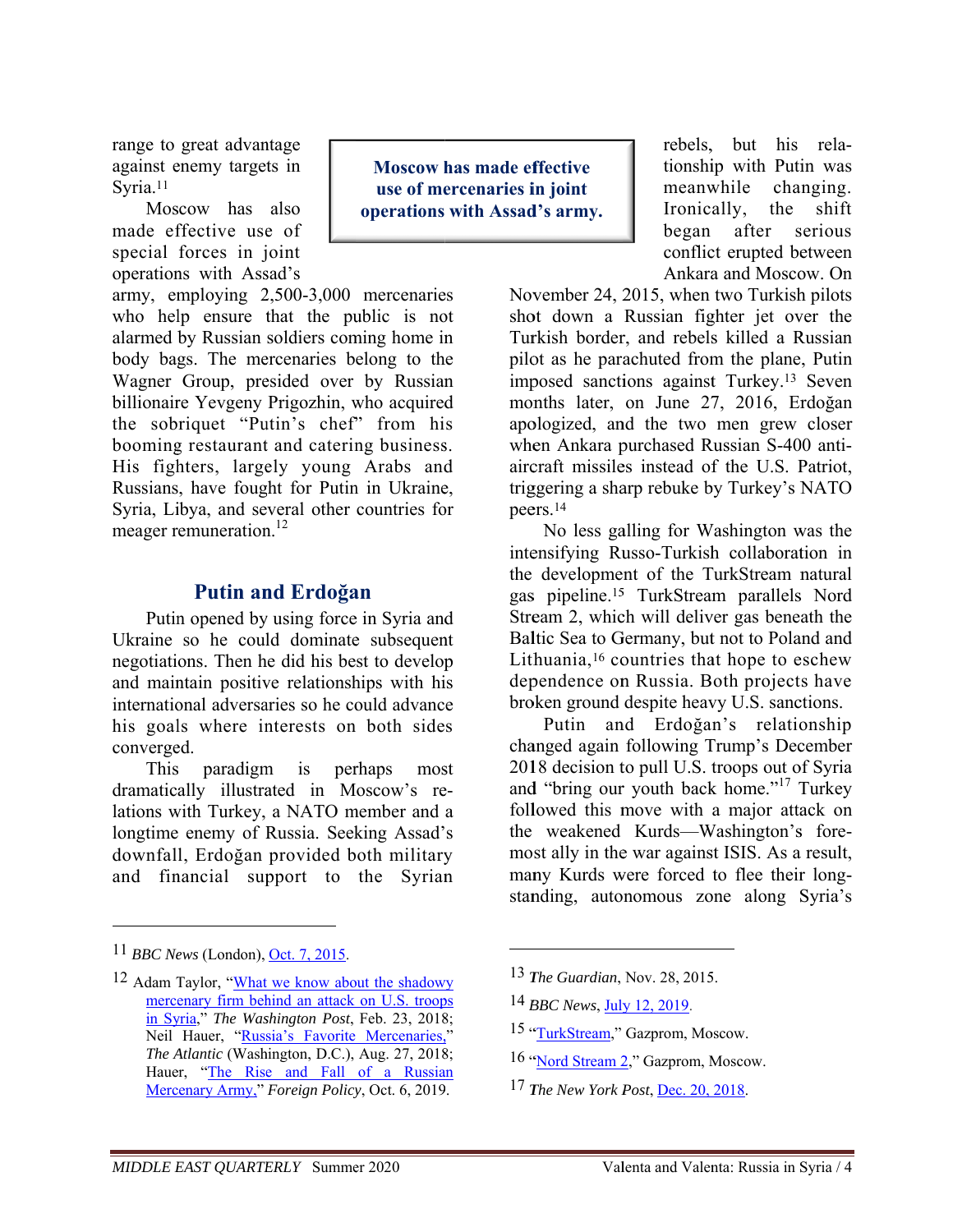northern border while more than five hundred of their ISIS prisoners escaped.18

As Trump quickly backtracked, most U.S. troops returned to Syria and Washington and Moscow pressured Damascus to create safe zones for the Kurds. When in late October 2019 the Kurdish-led Syrian Democratic Forces asked Moscow for a no-fly zone over eastern Syria to protect them from Turkish air strikes, Putin readily complied, effectively ending any U.S. activities in Syria's skies.19

Meanwhile, the Putin-Erdoğan intermittent bromance is cooling again. With the continued Russo-Syrian bombing of Idlib creating enormous refugee problems for Turkey,

Erdoğan sent his troops into the province where, despite a shaky ceasefire, Turkey is effectively at war with Russia and Syria.

Moscow and Ankara also find themselves on opposite sides of oil rich Libya's ongoing civil war: Putin has thrown his weight, including some 1,600 Wagner Group mercenaries, behind Libyan strongman Khalifa Haftar, while Erdoğan backs the country's U.N.-recognized leader Fayez Sarraj and his Government of National Accord (GNA). For its part, the U.S. administration, having initially backed Haftar for his anti-jihadist stance and pitch about democracy, seems to have had second



*January 23, 2020, Putin (left) and Israeli prime minister Benjamin Netanyahu unveil Jerusalem's Memorial Candle monument, dedicated to Leningrad's residents and defenders. Putin differs from the Russian tsars in that he is friendly toward Jews and Israel.*

thoughts over the prudence of this move.20 It should. Libya is a Putin power play.

#### **Israel, the Silent Partner**

Though widely referred to by scholars and historians as a new tsar, Putin differs from the Russian tsars in one important respect: Unlike most of them, he is not an anti-Semite but is rather friendly toward Jews and Israel. He is also keenly aware of Israel's enormous technological and military prowess and its close political and economic ties with the United States.

As a result, while Iran and its proxy Shiite militias, notably Hezbollah, have acted as Moscow's allies against Assad's Sunni enemies, some of whom are supported,

 $\overline{a}$ 

20 *The Guardian*, June 8, 2019.

<sup>18</sup> *The New York Times*, Oct. 23, 2019.

<sup>19</sup> *Middle East Eye*, Oct. 16, 2019.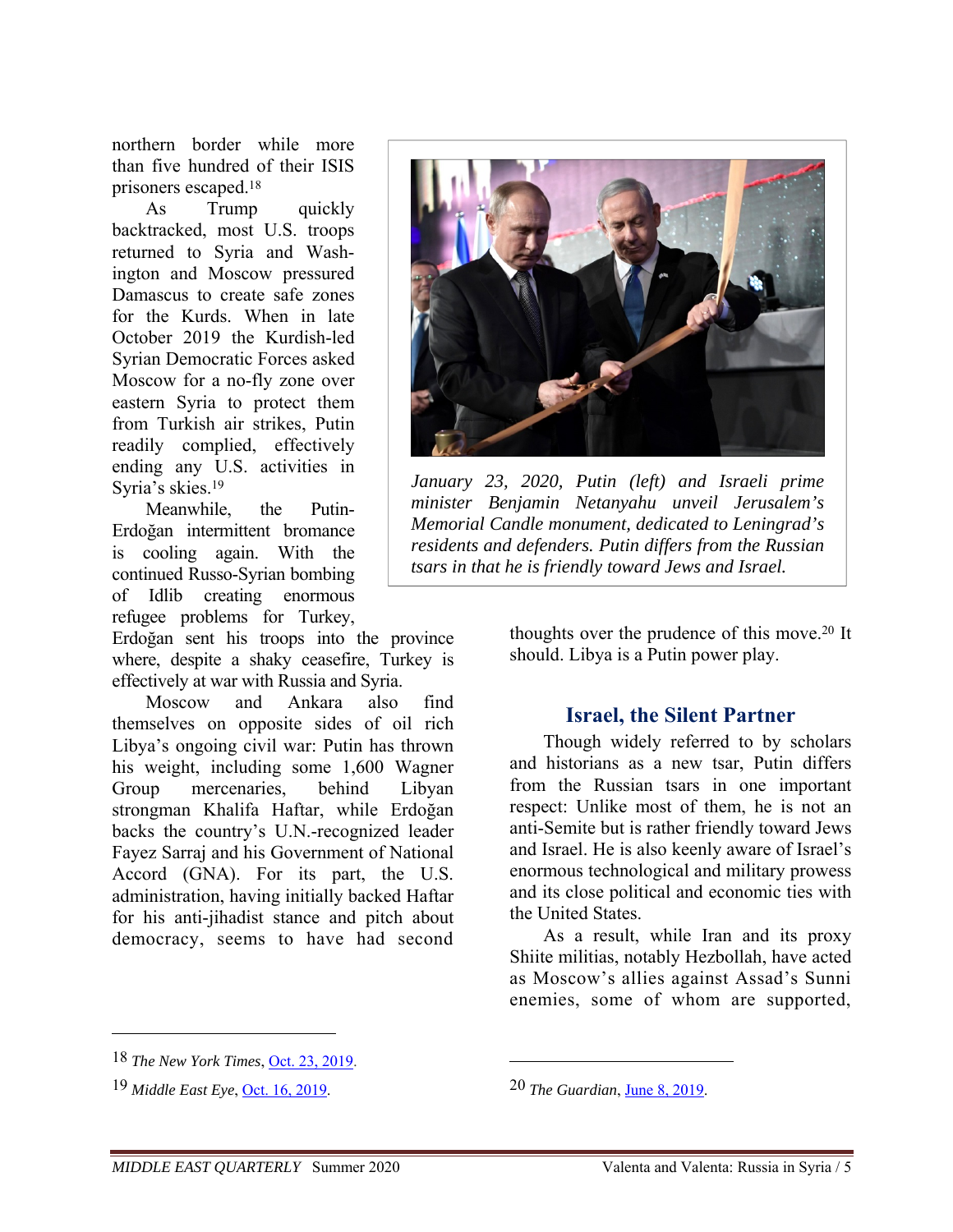armed, and funded by Washington, Putin has effectively acquiesced in Israel's clandestine war against Tehran's military entrenchment in Syria and the transfer of Iranian

weapons and military equipment to Hezbollah (notably high precision guiding systems for its long range missiles).<sup>21</sup>

This pattern is not likely to change despite the January 2020 killing of Iran's top military commander Qassem Soleimani in a U.S. drone attack.<sup>22</sup> It is clear that Assad's recovery of lost Syrian land has brought Iran and Hezbollah closer to Israel's "red line" on the Golan Heights increasing the potential for an Israeli-Iranian conflagration. But Moscow remains the only power that can mitigate these explosive circumstances. As commentator Joost Hiltermann put it:

> Moscow may be reluctant to assume a political role it has shown little capacity for playing. But as the dominant power in Syria that controls the skies, it has no choice. Unlike any other actor, moreover, it enjoys good relations with all the main actors: Israel. Iran, Hezbollah, and the Syrian regime. There is no reasonable alternative to Russia as a balancing nower and mediator.<sup>23</sup>

**Syria is where Putin has best** demonstrated how he can win by coupling hard with soft power.

Above all else, Putin's successful intervention has not only made Moscow the arbiter in the Syrian conflict but has allowed it to regain its preeminent role in the

region. According to Israeli analyst Jonathan Spver:

> Moscow's hand is now profoundly stronger in the Middle East ... Assad, the Kurds, Turkey, and Israel all now depend on Moscow's approval to advance their interest in Syria. All roads to Syria now run through Moscow. Mr. Putin could hardly ask for more.<sup>24</sup>

#### **Conclusion**

Putin is determined to contain Washington and create a multipolar world. He has learned how to wage war at minimum cost and how to wield maximum pressure through proxies. Syria is where Putin has best demonstrated how he can win by coupling hard with soft power. Using overwhelming force in the absence of great-power opposition makes subsequent negotiations easier and effectively warns other nations to stay out of his way.

Putin has sewn up much of the Middle East in an astonishingly short time. But this is partly due to U.S. president Donald Trump's errors and his reluctance to use military force even when warranted. Still, with Soleimani's killing. Trump demonstrated that he is not averse to the unpredictable use of hard power. In essence, he pulled a Putin, and he made himself a force to be

<sup>&</sup>lt;sup>21</sup> David Kenner, "Why Israel Fears Iran's Presence in Syria," The Atlantic, July 22, 2018; Time Magazine, Jan. 25, 2019.

<sup>22</sup> The New York Times, Jan. 7, 2020.

<sup>23</sup> Joost Hiltermann, "Russia Can Keep the Peace between Israel and Iran," The Atlantic, Feb. 13, 2018.

<sup>24</sup> Jonathan Spyer, "Putin Is the New King of Syria," The Wall Street Journal, Oct. 16, 2019.